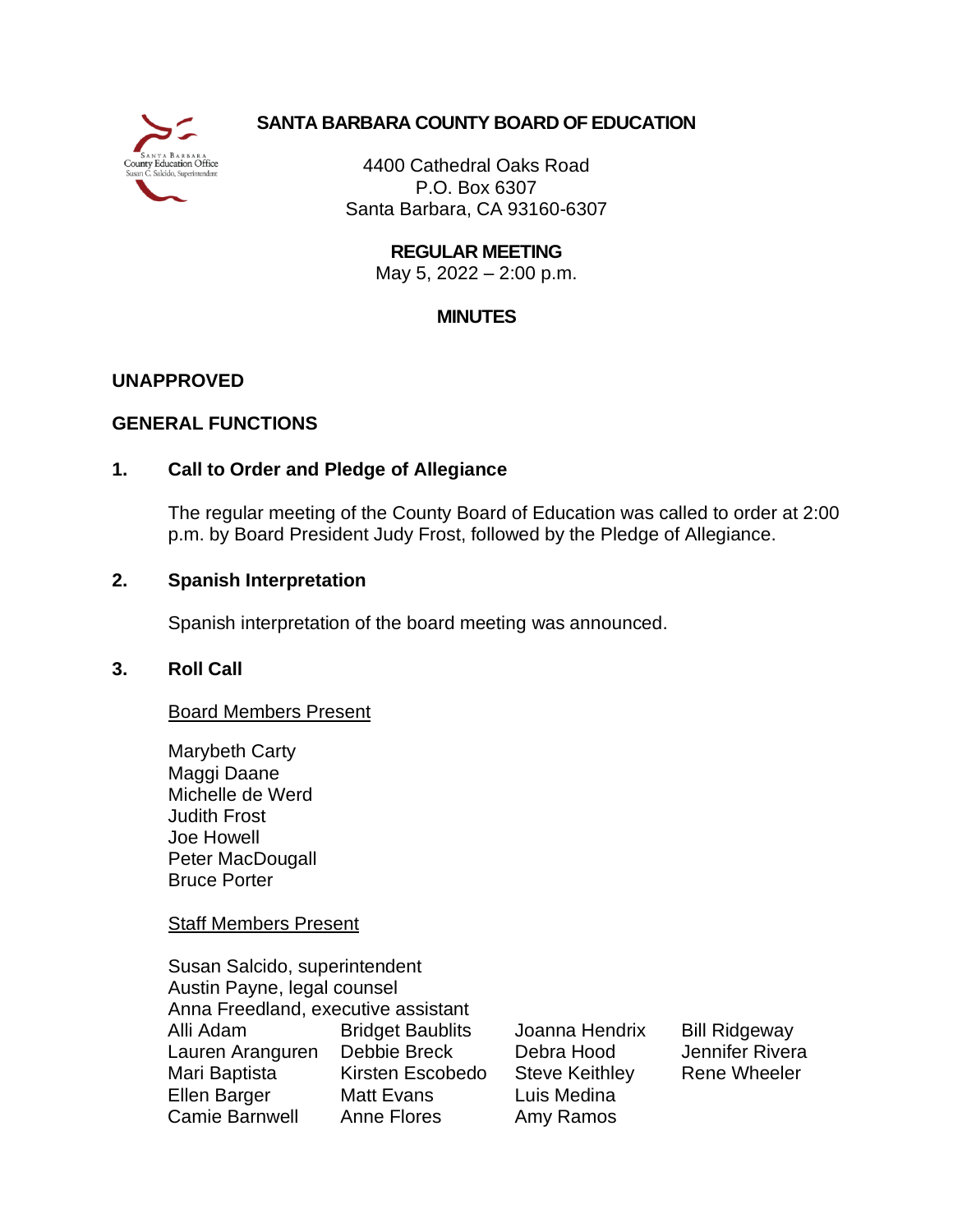## Others Present

Monie de Wit Holly Edds, superintendent, Orcutt Union School District Lena Morán-Acereto, interpreter Terry & Draza Mruichin Nancy Mulholland Mark Sapp Family members and friends of the Teacher of the Year Members of the media

## **4. Changes to the Agenda**

The president announced a change to the agenda: the interdistrict transfer appeal, agenda item number 13, has been withdrawn at the request of the parent.

### **5. President and Board Comments**

The president and board members commented on various matters, including:

- National Teacher Appreciation Week this week and the announcement at today's board meeting of the 2023 Santa Barbara County Teacher of the Year
- Scholarship money being distributed this month by various organizations to local students
- Attendance at the upcoming California School Boards Association (CSBA) delegate assembly elections in Sacramento
- Upcoming CSBA charter school authorizer conference in June
- Attendance at the Santa Barbara County School Boards Association's dinner

## **6. Public Comments**

The following member of the public addressed the County Board of Education with a request to discuss having a roundtable with experts on literacy and commented in favor of recording board meetings:

Monie de Wit

# **RECOGNITION**

### **7. Teacher of the Year Announcement**

The superintendent announced the 2023 Santa Barbara County Teacher of the Year, Joanna Hendrix, a special education teacher at the Santa Barbara County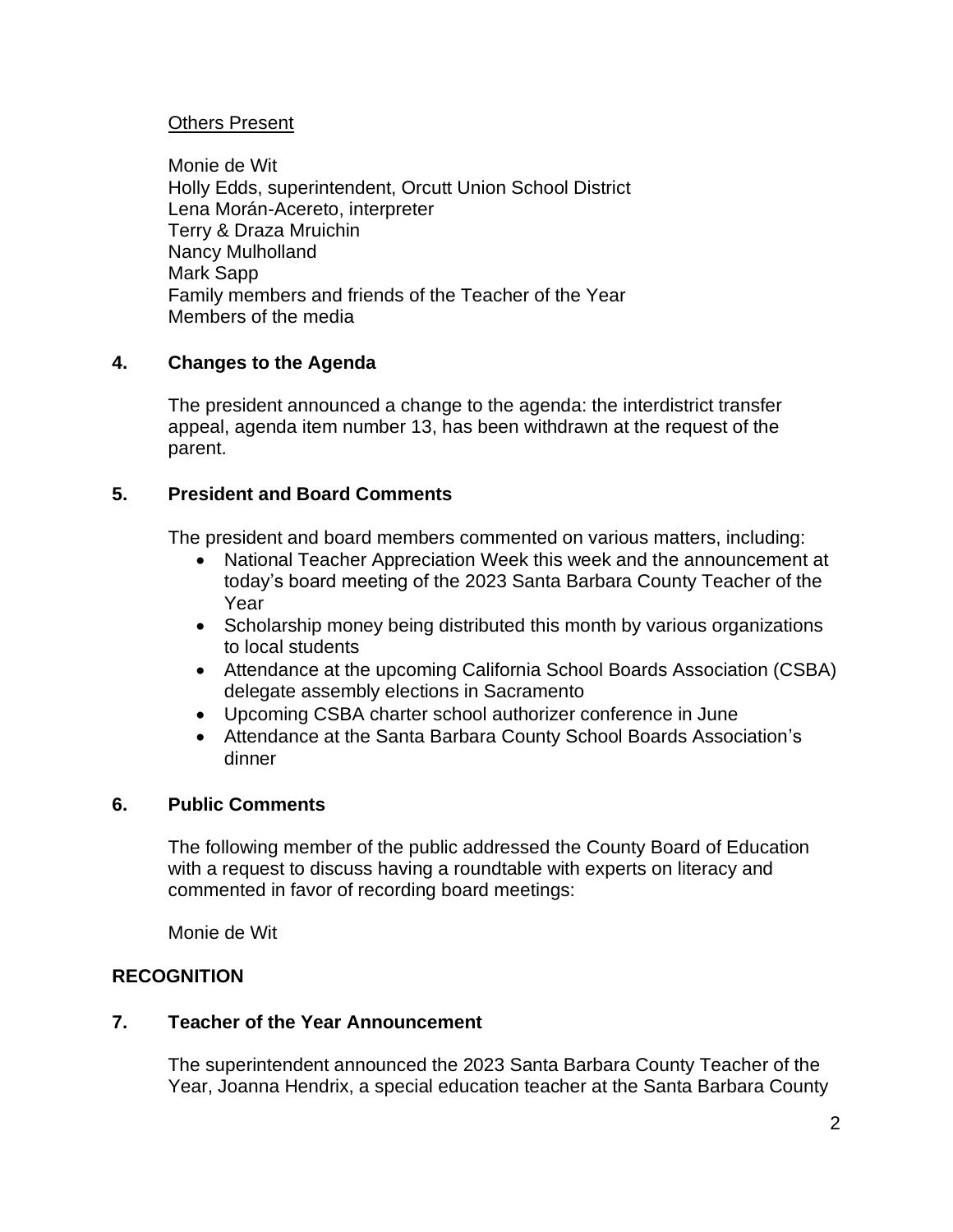Education Office. Ms. Hendrix is a teacher of the deaf/hard of hearing and teaches students in preschool, transitional kindergarten, and kindergarten in her classroom housed on the campus of Ralph Dunlap Elementary School in the Orcutt Union School District. Board President Frost presented Ms. Hendrix with a plaque on behalf of the board.

## **CONSENT AGENDA**

The board approved all consent items.

### **8. Minutes of Meeting Held April 7, 2022**

## **9. Registration of Credentials and Other Certification Documents: Issuance of Temporary County Certificates**

Registration of credentials and other certification documents registered in the Santa Barbara County Education Office from March 7, 2022 to April 6, 2022, and the issuance of temporary county certificates for that same time period.

### **10. Acceptance of Donations**

Acceptance of donations for the following department:

• Teacher Programs and Support

### **11. Declaration of Surplus**

Declaration of surplus for the following departments:

- Curriculum and Instruction
- Partners in Education
- Teacher Induction Program

Motion to approve all consent items:

MOVED: **Mrs. Daane** SECONDED: **Dr. MacDougall** VOTE: **Passed 7-0**

### **SUPERINTENDENT'S REPORT**

### **12. Superintendent's Report**

The superintendent reported on the following items via a written report included in the board book. She stated that she intends to include her report in written format in the board book going forward. Dr. Salcido asked staff members to elaborate on a couple of items in the report.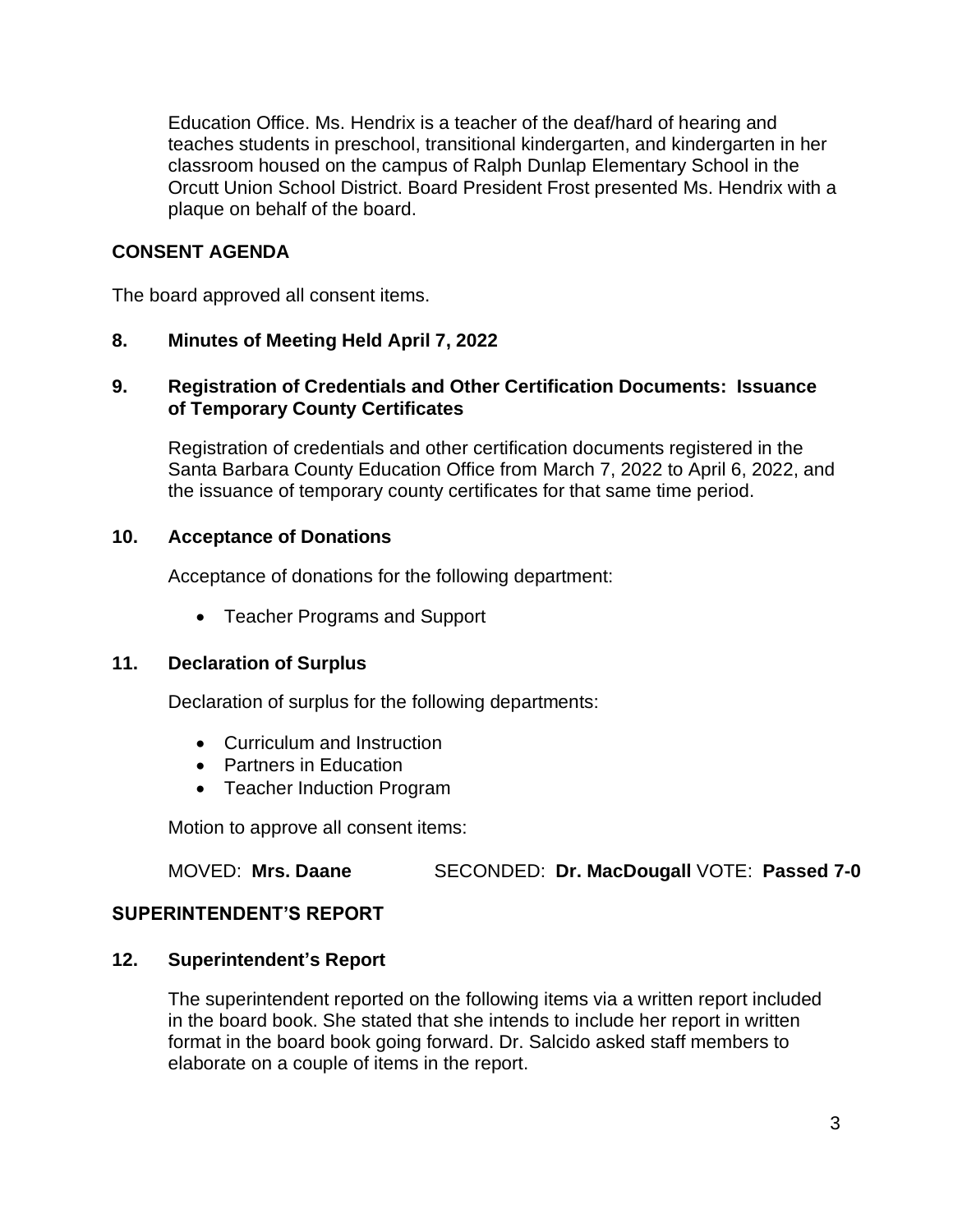- Project Opioid and the Fentanyl crisis
- Local Control and Accountability Plan (LCAP) support
- Differentiated Assistance
- Universal Pre-Kindergarten (UPK) Assistant Superintendent of Curriculum and Instruction Ellen Barger stated that the Curriculum and Instruction division and the Educational Services division are collaborating on writing for a competitive 3-year grant. It is a \$100 million grant going to all of California to provide support for teacher development for the UPK Initiative. SBCEO is writing it on behalf of all but one district that is big enough to apply on its own. The grant will provide support for California state preschool teachers and TK/K teachers.
- California Apprenticeship Initiative (CAI) grant Assistant Superintendent of Educational Services Bridget Baublits stated that the Career Technical Education (CTE) program and Early Care and Education (ECE) program are collaborating on the CAI grant. It is a \$500,000 grant over 5 years for the adult workforce. It will provide stipends and support for them to earn units towards certification, and support for technology needs, and more. SBCEO is starting with its teachers and hopes to expand out. If SBCEO receives the grant, it will be certified through the Division of Apprenticeship Standards (DAS).
- SBCEO credential programs
- Student Behavioral Health Incentive Program
- SBCEO extended school year
- **SBCEO Education Celebration**
- Math Superbowl
- Children's Creative Project
- Recent countywide meetings and events

# **ACTION ITEMS**

### **13. Interdistrict Attendance Appeal Hearing – Closed Session**

The appeal hearing regarding the denial for interdistrict transfer by the Goleta Union School District was withdrawn at the request of the parent of Student T22- 01.

#### **14. Recommended Approval of 2021-22 Single Plan for Student Achievement – Juvenile Court and Community Schools**

The board approved the 2021-22 Single Plan for Student Achievement for Juvenile Court and Community Schools.

MOVED: **Mr. Howell** SECONDED: **Dr. MacDougall** VOTE: **Passed 7-0**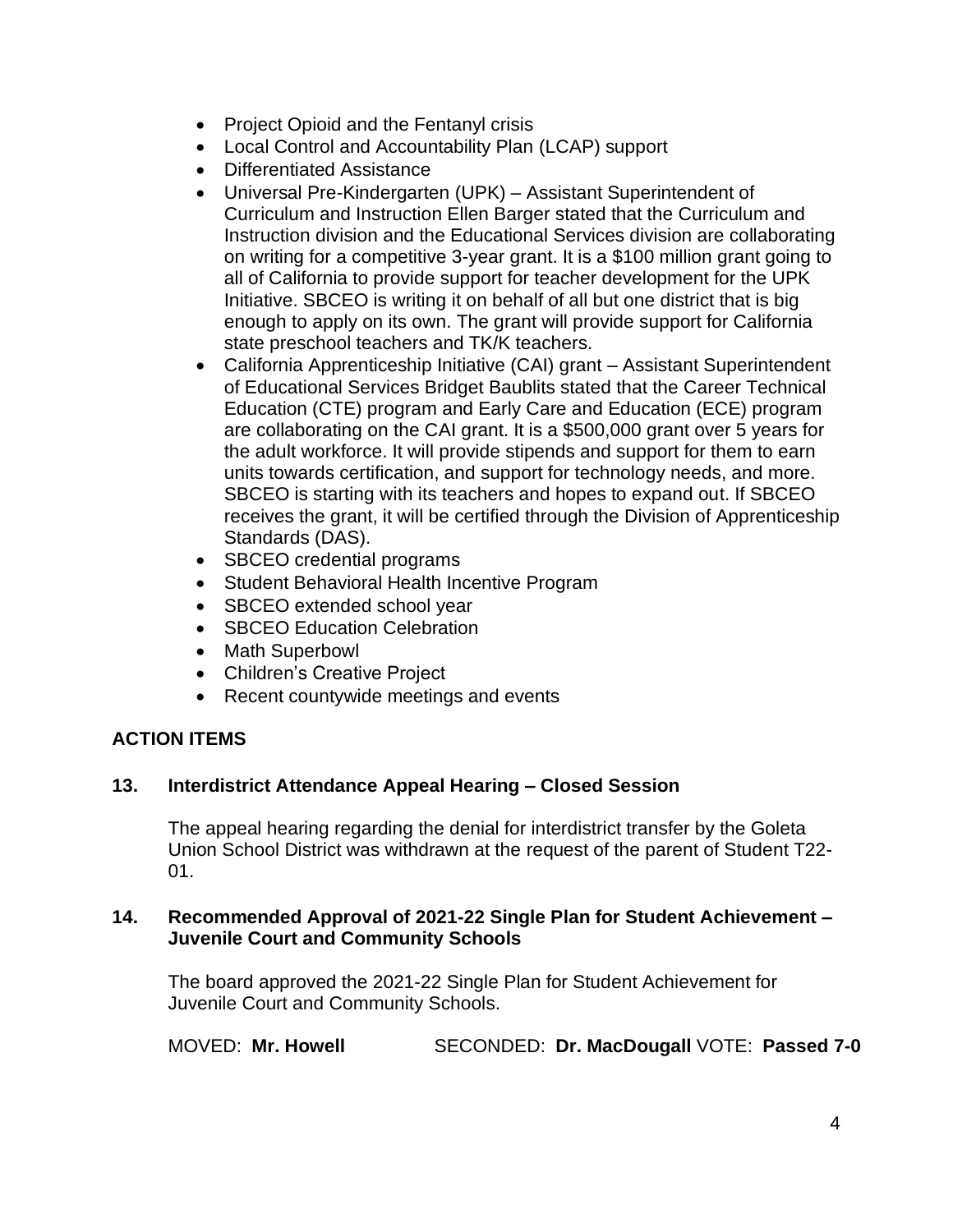#### **15. Recommended Approval of Project Grant/Funding Application – Children and Family Resource Services – Health Linkages Program**

The board approved the submission of the Prop 56: Moving California Oral Health Forward Grant application to the California Department of Public Health, Office of Oral Health, for 2022-27 funding for the Health Linkages Program.

MOVED: **Dr. MacDougall** SECONDED: **Mrs. Carty** VOTE: **Passed 7-0**

### **16. Recommended Adoption of Resolution Proclaiming Teacher Appreciation Week, National School Nurse Day, and Classified School Employee Week**

The board adopted Resolution No. 2216 designating May 2-6, 2022 as Teacher Appreciation Week, the 11<sup>th</sup> of May as National School Nurse Day, and the third full week of May as Classified School Employee Week in Santa Barbara County.

**Ayes: 7 Noes: 0 Absent: 0 Abstain: 0** MOVED: **Mrs. Carty** SECONDED: **Mrs. Daane** VOTE: **Passed 7-0-0-0**

### **17. Recommended Adoption of Resolution Recognizing a State of Emergency and Reauthorizing Teleconferenced Meetings**

In accordance with AB 361, the board adopted Resolution No. 2217 recognizing a state of emergency and reauthorizing teleconferenced meetings for a period of thirty (30) days.

**Ayes: 7 Noes: 0 Absent: 0 Abstain: 0** MOVED: **Mrs. Daane** SECONDED: **Mr. Howell** VOTE: **Passed 7-0-0-0**

### **INFORMATION ITEM**

#### **18. Personnel Report**

The certificated and classified personnel reports were presented as an information item.

### **DISCUSSION ITEM AND POTENTIAL ACTION ITEM**

#### **19. Record Board Meetings**

The board discussed the idea of board meeting recording and accessibility. The following motions were made:

To video record the board meetings and post and archive them online.

| MOVED: Mrs. de Werd | <b>SECONDED: Mr. Porter</b> | VOTE: Failed 2-5 |
|---------------------|-----------------------------|------------------|
|---------------------|-----------------------------|------------------|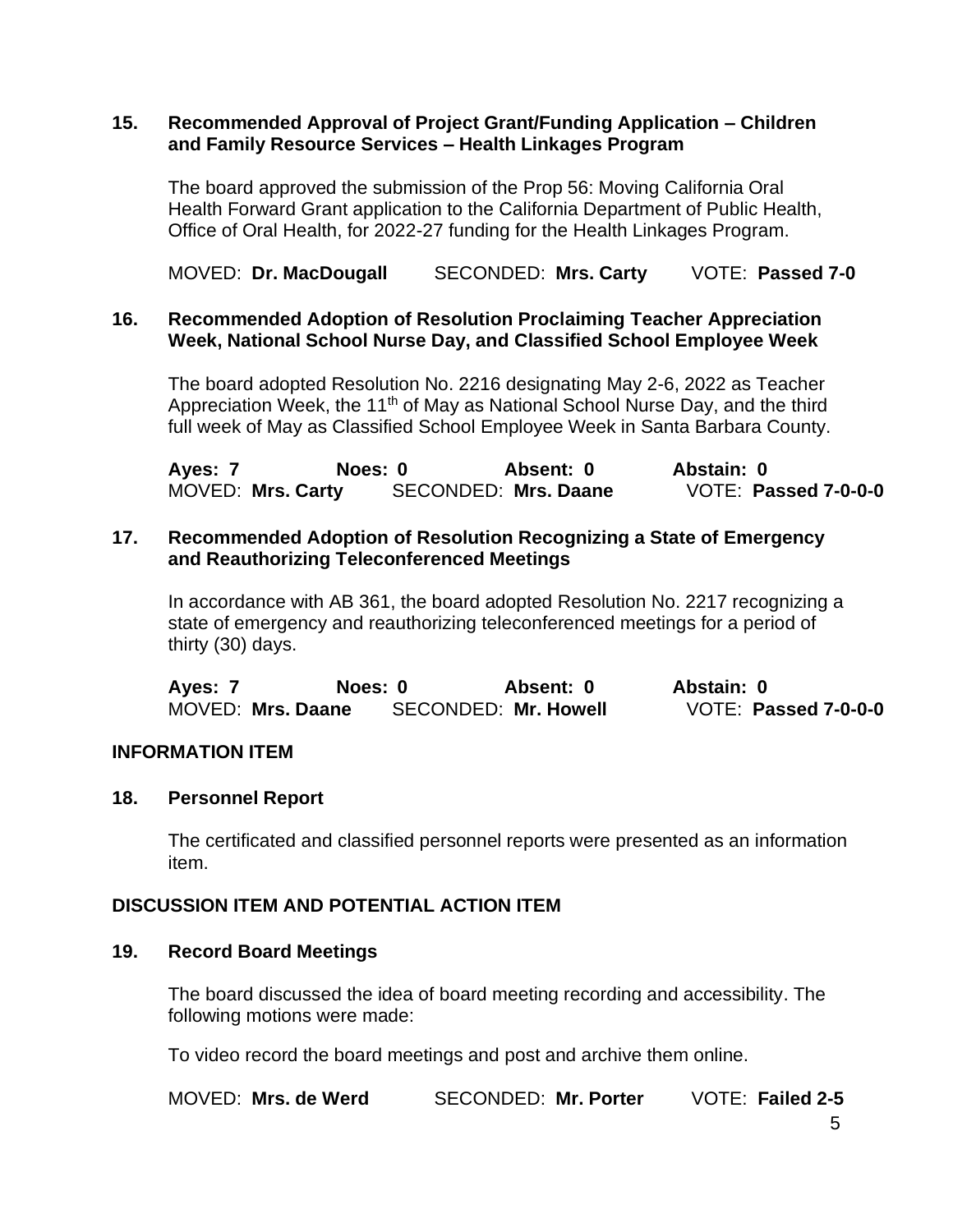That the superintendent work with her staff to provide the board with options on audio recording board meetings.

MOVED: **Mr. Porter** SECONDED: **Mrs. Carty** VOTE: **Passed 7-0**

# **FUTURE AGENDA ITEMS**

## **20. Future agenda items**

June 2022:

- SBCEO Local Control and Accountability Plan public hearing
- SBCEO budget public hearing
- SBCEO infant/toddler/preschool programs; Early Care and Education, and Special Education presentation

Also:

- Board policies for review, including BP 9250 (Remuneration, Reimbursement and Other Benefits) plus a grouping of other board policies to continue the process of updating board policies and posting them online
- Board governance calendar: current draft now online; future discussion
- Trustee area boundaries outside of Santa Barbara County
- Request to review SBCEO third-party contracts and agreements, and SBCEO grant applications

The following was mentioned by the superintendent as a potential future agenda item:

• Report on the mental health grant SBCEO is participating in

The following information was shared by the superintendent and board members:

- The superintendent reported that the Board Policy Committee is seeking a date to meet to review the remanded board policy and other board policies
- The superintendent reported that the request to review SBCEO third-party contracts and agreements, and SBCEO grant applications was addressed by providing the requested information to Board Member de Werd and the Board Budget Committee.
- Board President Frost mentioned that the Board Budget Committee will meet on May 23
- Board Member Howell shared that Daphne Carty recently passed away. Mrs. Daphne Carty was the wife of former Board Member Bill Carty, also known as "Doc Carty", who passed away several years ago.

# **ADJOURNMENT**

# **21. Adjournment to the next regular meeting to be held June 2, 2022.**